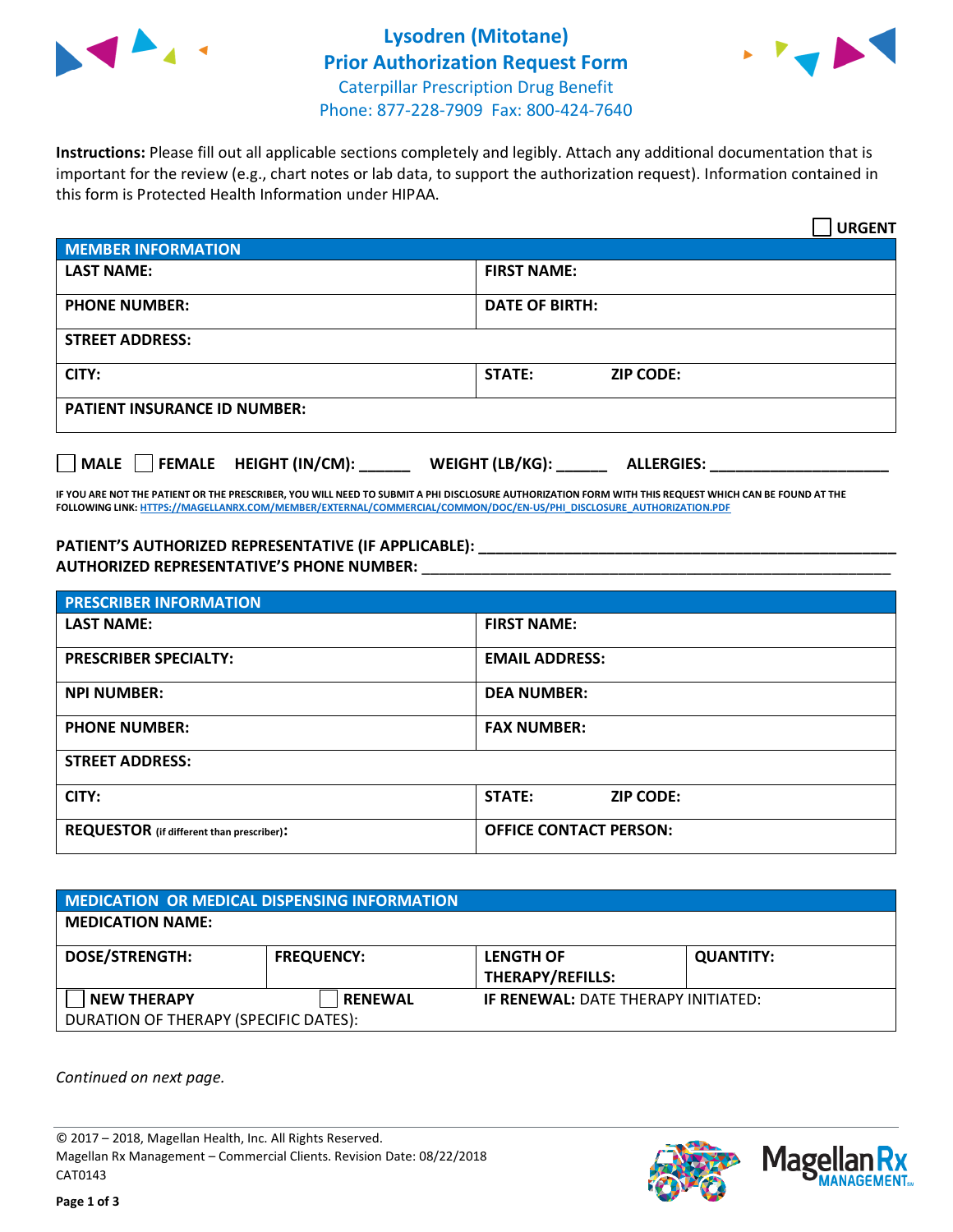



| MEMBER'S LAST NAME: NAME:                                                                                                                                                                                                                                                                                                                                                                                                                                       | MEMBER'S FIRST NAME:                                                                                                                                                                                                                                                                                                                                                                                                                                   |                                                       |  |  |
|-----------------------------------------------------------------------------------------------------------------------------------------------------------------------------------------------------------------------------------------------------------------------------------------------------------------------------------------------------------------------------------------------------------------------------------------------------------------|--------------------------------------------------------------------------------------------------------------------------------------------------------------------------------------------------------------------------------------------------------------------------------------------------------------------------------------------------------------------------------------------------------------------------------------------------------|-------------------------------------------------------|--|--|
|                                                                                                                                                                                                                                                                                                                                                                                                                                                                 | 1. HAS THE PATIENT TRIED ANY OTHER MEDICATIONS FOR THIS CONDITION?                                                                                                                                                                                                                                                                                                                                                                                     | YES (if yes, complete below)<br><b>NO</b>             |  |  |
| <b>MEDICATION/THERAPY (SPECIFY</b><br>DRUG NAME AND DOSAGE):                                                                                                                                                                                                                                                                                                                                                                                                    | <b>DURATION OF THERAPY (SPECIFY</b><br>DATES):                                                                                                                                                                                                                                                                                                                                                                                                         | <b>RESPONSE/REASON FOR</b><br><b>FAILURE/ALLERGY:</b> |  |  |
|                                                                                                                                                                                                                                                                                                                                                                                                                                                                 |                                                                                                                                                                                                                                                                                                                                                                                                                                                        |                                                       |  |  |
| <b>2. LIST DIAGNOSES:</b><br>□ Cushing's syndrome secondary to pituitary disorders<br>$\Box$ Inoperable adrenal cortical carcinoma (functional and nonfunctional types)                                                                                                                                                                                                                                                                                         | <b>ICD-10:</b>                                                                                                                                                                                                                                                                                                                                                                                                                                         |                                                       |  |  |
|                                                                                                                                                                                                                                                                                                                                                                                                                                                                 | 3. REQUIRED CLINICAL INFORMATION: PLEASE PROVIDE ALL RELEVANT CLINICAL INFORMATION TO SUPPORT A                                                                                                                                                                                                                                                                                                                                                        |                                                       |  |  |
| PRIOR AUTHORIZATION.<br>For Cushing's syndrome secondary to pituitary disorders, answer the following:<br>Is the patient using Lysodren as a postoperative treatment after incomplete resection? $\Box$ Yes $\Box$ No                                                                                                                                                                                                                                           |                                                                                                                                                                                                                                                                                                                                                                                                                                                        |                                                       |  |  |
| Will Lysodren be used in combination with radiation? $\Box$ Yes $\Box$ No                                                                                                                                                                                                                                                                                                                                                                                       |                                                                                                                                                                                                                                                                                                                                                                                                                                                        |                                                       |  |  |
| <b>Reauthorization:</b><br>If this is a reauthorization request, answer the following question:<br>Has the patient experienced a positive tumor response with stabilization of disease or decrease in size of tumor or<br>tumor spread?* □ Yes □ No<br><i>*Please submit documentation.</i><br>Are there any other comments, diagnoses, symptoms, medications tried or failed, and/or any other information the<br>physician feels is important to this review? |                                                                                                                                                                                                                                                                                                                                                                                                                                                        |                                                       |  |  |
| Please note: Not all drugs/diagnosis are covered on all plans. This request may be denied unless all required<br>information is received.                                                                                                                                                                                                                                                                                                                       |                                                                                                                                                                                                                                                                                                                                                                                                                                                        |                                                       |  |  |
| ATTESTATION: I attest the information provided is true and accurate to the best of my knowledge. I understand that<br>the Health Plan, insurer, Medical Group or its designees may perform a routine audit and request the medical<br>information necessary to verify the accuracy of the information reported on this form.                                                                                                                                    |                                                                                                                                                                                                                                                                                                                                                                                                                                                        |                                                       |  |  |
| Prescriber Signature or Electronic I.D. Verification:                                                                                                                                                                                                                                                                                                                                                                                                           |                                                                                                                                                                                                                                                                                                                                                                                                                                                        | Date:                                                 |  |  |
| and arrange for the return or destruction of these documents.                                                                                                                                                                                                                                                                                                                                                                                                   | CONFIDENTIALITY NOTICE: The documents accompanying this transmission contain confidential health information that is legally privileged. If<br>you are not the intended recipient, you are hereby notified that any disclosure, copying, distribution, or action taken in reliance on the contents<br>of these documents is strictly prohibited. If you have received this information in error, please notify the sender immediately (via return FAX) |                                                       |  |  |
|                                                                                                                                                                                                                                                                                                                                                                                                                                                                 |                                                                                                                                                                                                                                                                                                                                                                                                                                                        |                                                       |  |  |
|                                                                                                                                                                                                                                                                                                                                                                                                                                                                 | <b>FAX THIS FORM TO: 800-424-7640</b><br>MAIL REQUESTS TO: Magellan Rx Management Prior Authorization Program; c/o Magellan Health, Inc.                                                                                                                                                                                                                                                                                                               |                                                       |  |  |

© 2017 – 2018, Magellan Health, Inc. All Rights Reserved. Magellan Rx Management – Commercial Clients. Revision Date: 08/22/2018 CAT0143